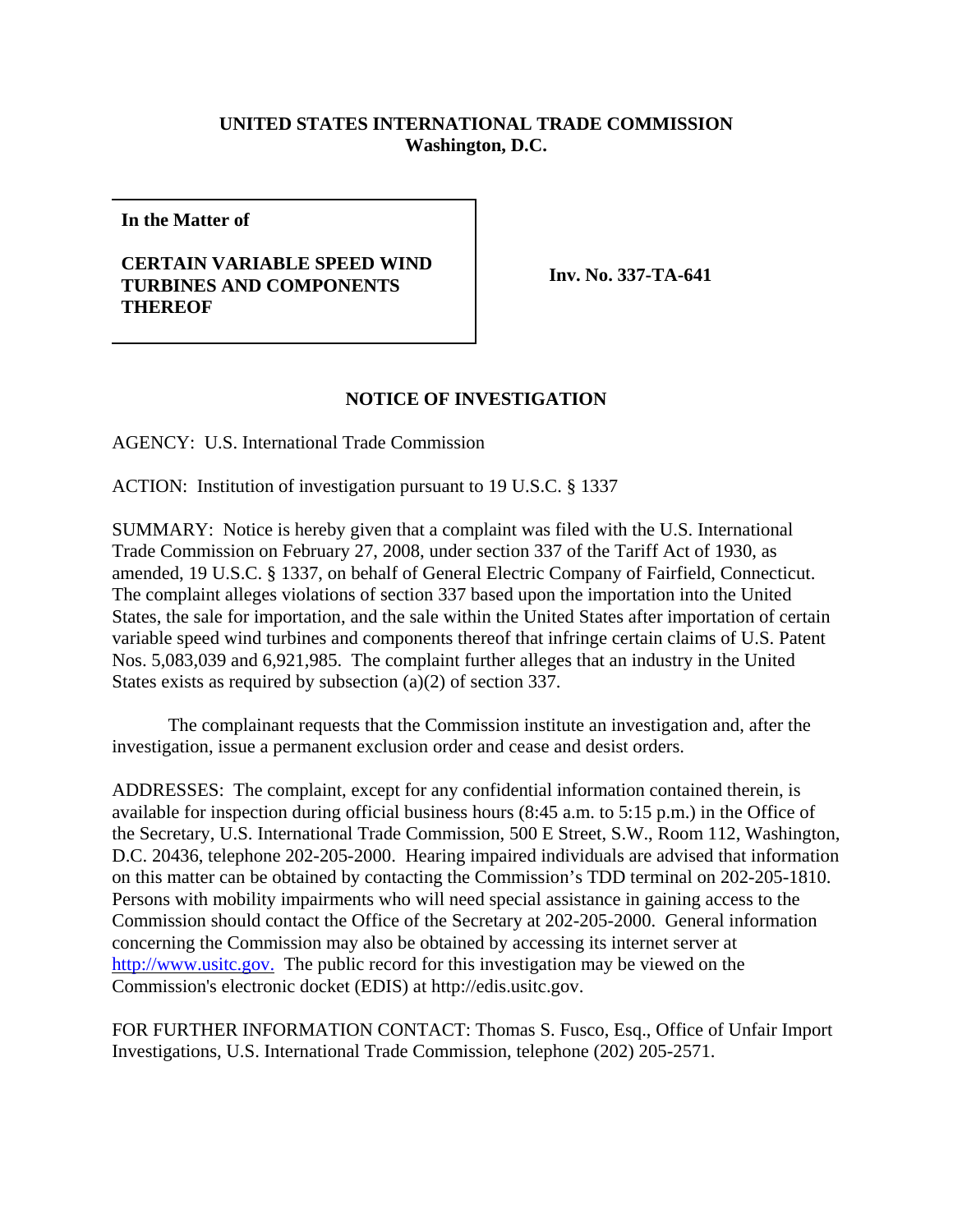AUTHORITY: The authority for institution of this investigation is contained in section 337 of the Tariff Act of 1930, as amended, and in section 210.10 of the Commission's Rules of Practice and Procedure, 19 C.F.R. § 210.10 (2007).

SCOPE OF INVESTIGATION: Having considered the complaint, the U.S. International Trade Commission, on March 25, 2008, ORDERED THAT –

(1) Pursuant to subsection (b) of section 337 of the Tariff Act of 1930, as amended, an investigation be instituted to determine whether there is a violation of subsection (a)(1)(B) of section 337 in the importation into the United States, the sale for importation, or the sale within the United States after importation of certain variable speed wind turbines and components thereof that infringe one or more of claims 104 and 121-125 of U.S. Patent No. 5,083,039 and claims 1-12, 15-18, and 21-28 of U.S. Patent No. 6,921,985, and whether an industry in the United States exists as required by subsection (a)(2) of section 337;

(2) For the purpose of the investigation so instituted, the following are hereby named as parties upon which this notice of investigation shall be served:

(a) The complainant is  $-$ 

General Electric Company 3135 Easton Turnpike Fairfield, Connecticut 06828-0001

(b) The respondents are the following entities alleged to be in violation of section 337, and are the parties upon which the complaint is to be served:

> Mitsubishi Heavy Industries, Ltd. 16-5 Konan 2-Chome Minato-ku, Tokyo 1088215 Japan

Mitsubishi Heavy Industries America, Inc. **Headquarters** 630 Fifth Avenue, Suite 3155 New York, New York 10111

Mitsubishi Power Systems, Inc. 100 Colonial Center Parkway Lake Mary, Florida 32746

(c) The Commission investigative attorney, party to this investigation, is Thomas S. Fusco, Esq., Office of Unfair Import Investigations, U.S. International Trade Commission, 500 E Street, S.W., Room 401Q, Washington, D.C. 20436; and